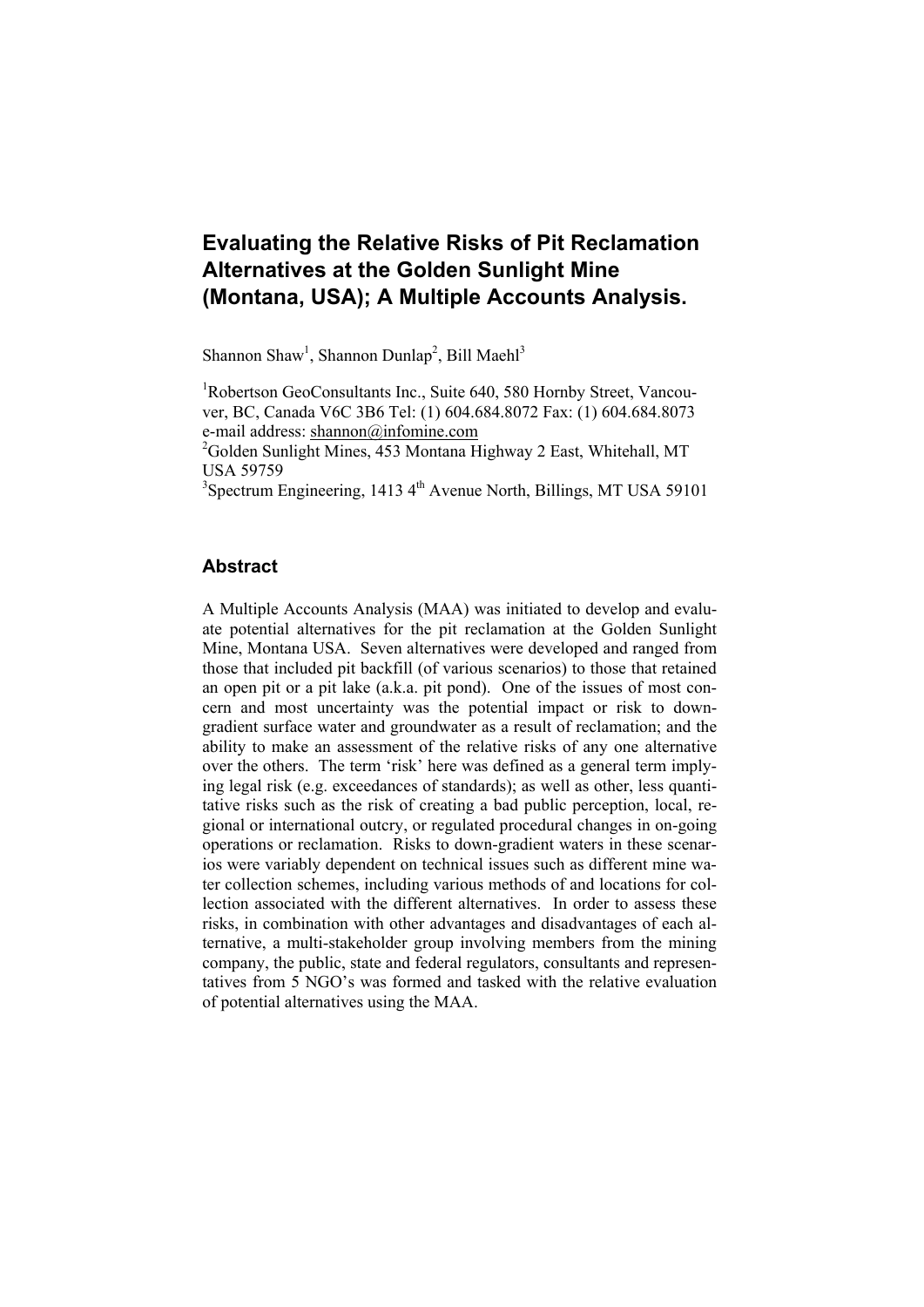### **1 Introduction**

The State of Montana has a very strong history of mining; indeed many place names within the State are derived from early prospectors' names or the mineral wealth of the local area. Montana's name itself comes from the Spanish word for mountainous. Mining in the state is now the third largest industry in Montana behind agriculture and tourism, which only recently surpassed mining in standings. Perhaps as a result of a strong mining history and a strong growing tourism industry, it is also home to a number of very active environmental groups.

The Golden Sunlight Mine is an open pit and underground gold producing operation owned by Golden Sunlight Mines Inc. (GSM), a subsidiary of Placer Dome U.S. Inc. It is located near the town of Whitehall in southwestern Montana, USA. Operations at Golden Sunlight began in 1982 and are projected to continue into 2009.

Reclamation planning at the site has been an iterative process since mining began. One of the most recent iterations of reclamation planning has involved the evaluation of seven alternatives specifically for the reclamation of the open pit. At the request of the state regulatory agency, GSM agreed to conduct the evaluation in a multi-stakeholder technical working group (TWG) format using the Multiple Accounts Analysis (MAA) as a discussion platform. Participants in the TWG included representatives from GSM and their technical consultants, the Montana Department of Environmental Quality (DEQ) with their technical consultants, the Bureau of Land Management (BLM), the Environmental Protection Agency (EPA), representatives of five environmental groups, as well as a local rancher, with facilitation of the process by Robertson GeoConsultants (RGC).

#### **2 Description of MAA Methodology**

The MAA process serves a number of objectives. First, it acts as a platform for the engagement of stakeholders. Secondly, it allows for the identification of stakeholder issues. Thirdly, it allows for the evaluation of an alternative from a list of alternatives by providing for the combined assessment of the relative impacts and risks of each alternative. The MAA process allows indicators and values for intangible issues (e.g. aesthetics, risk etc.) as well as very tangible issues (e.g. costs, stability and safety etc.) to be included in an alternatives evaluation. The technique was developed to be transparent, defensible and easily communicated to stakeholders and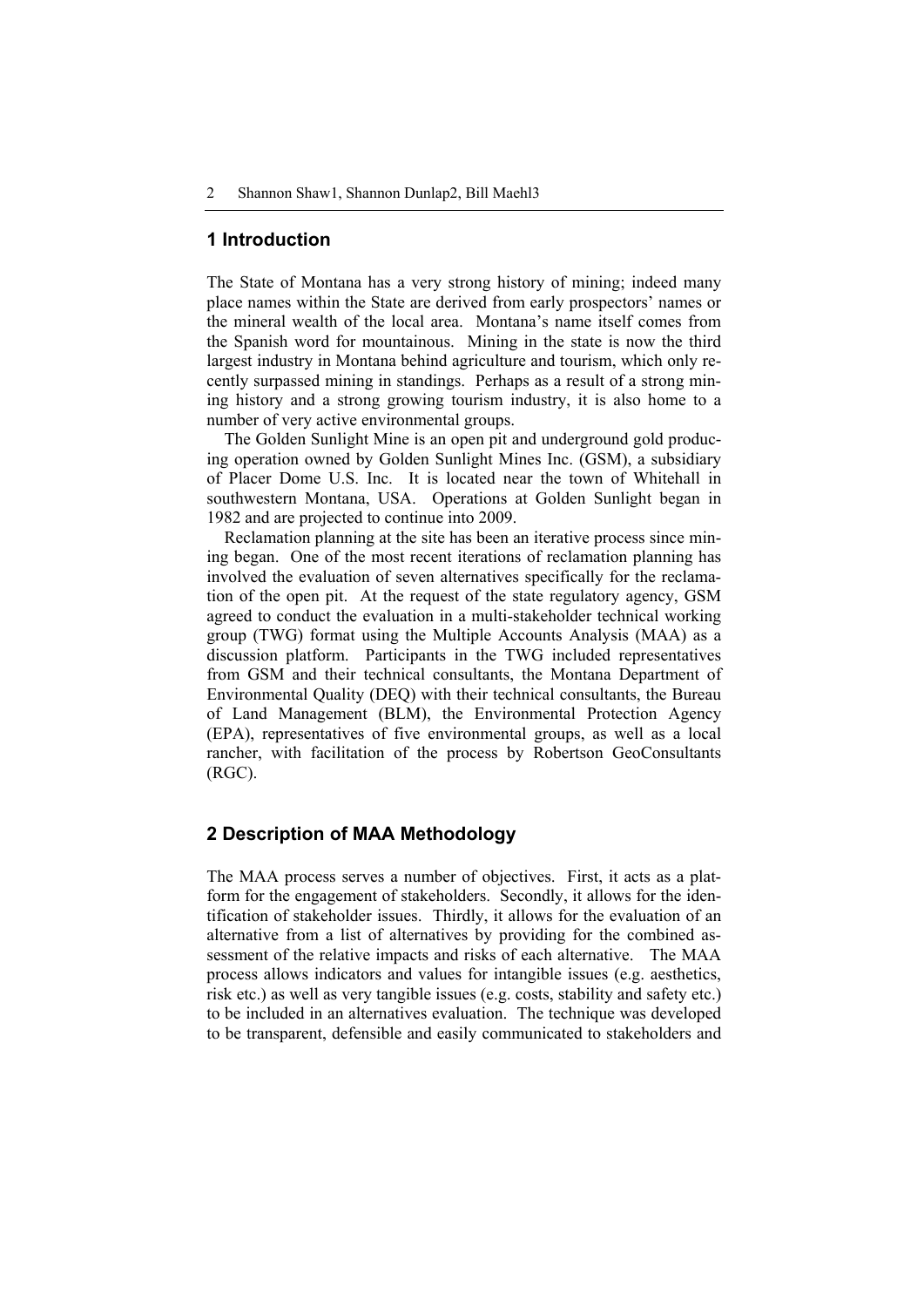other interested parties. The MAA makes it possible to differentiate among alternatives in ways that are not possible if data, or issues, are viewed and assessed singly and independently. This method allows for consideration of numerous and variable issues, even issues historically considered too imprecise for evaluation.

The MAA begins by identifying the issues (adverse and beneficial impacts including risks etc.) that are to be included in the evaluation. This results in an explicit listing of issues that must be considered. Typically the issues are organized into what has been termed *accounts* (broad categories), *sub-accounts* (main issues) and *indicators* (specific measures of the sub-accounts). Once the list, called a ledger, is complete, the alternatives are defined as to their relative impacts (i.e. as compared to the other alternatives) with respect to all indicators on the list. In this manner, the relative impacts for each alternative are quantified.

Some indicators such as capital costs or area of disturbance etc. can be expressed in quantitative terms and are readily measured and relatively straightforward with respect to the assignment of values. Others, such as aesthetics or future water quality, are more difficult to measure or predict and assign values to and by necessity require qualitative values or descriptions. It is important in these circumstances to have experienced participants in the MAA evaluation who can confidently suggest qualitative values and defend those values to the group and if not, then qualified expertise should be sought.

Qualitative values typically take the form of a ranked value such as "worst to best" or "highest to lowest". While not quantitative, these descriptors provide a context for communicating impacts (positive or negative) that may be equally as important as other indicators, but not as easily measured. Since the accuracy of quantification as well as the ability to rank, scale and weigh alternatives all have some uncertainty, it is appropriate to use fairly coarse classification methods. Typically, a 5-point measure of values is appropriate, for example Low, Somewhat Low, Moderate, Somewhat High, and High.

The completed ledger can then be evaluated numerically. There are many models that use variations on the same theme to provide a valuebased evaluation. The procedure used in the MAA involves ranking, scaling and weighting in a systematic manner such that the combined, or cumulative impacts for each alternative can be assessed (Gregory and Keeney 1994, Hope 1998, Robertson and Shaw 2004).

Ranking involves a straightforward listing of alternatives in order from best to worst with respect to each indicator. Scaling further distinguishes how great the difference between the alternatives is relative to one another.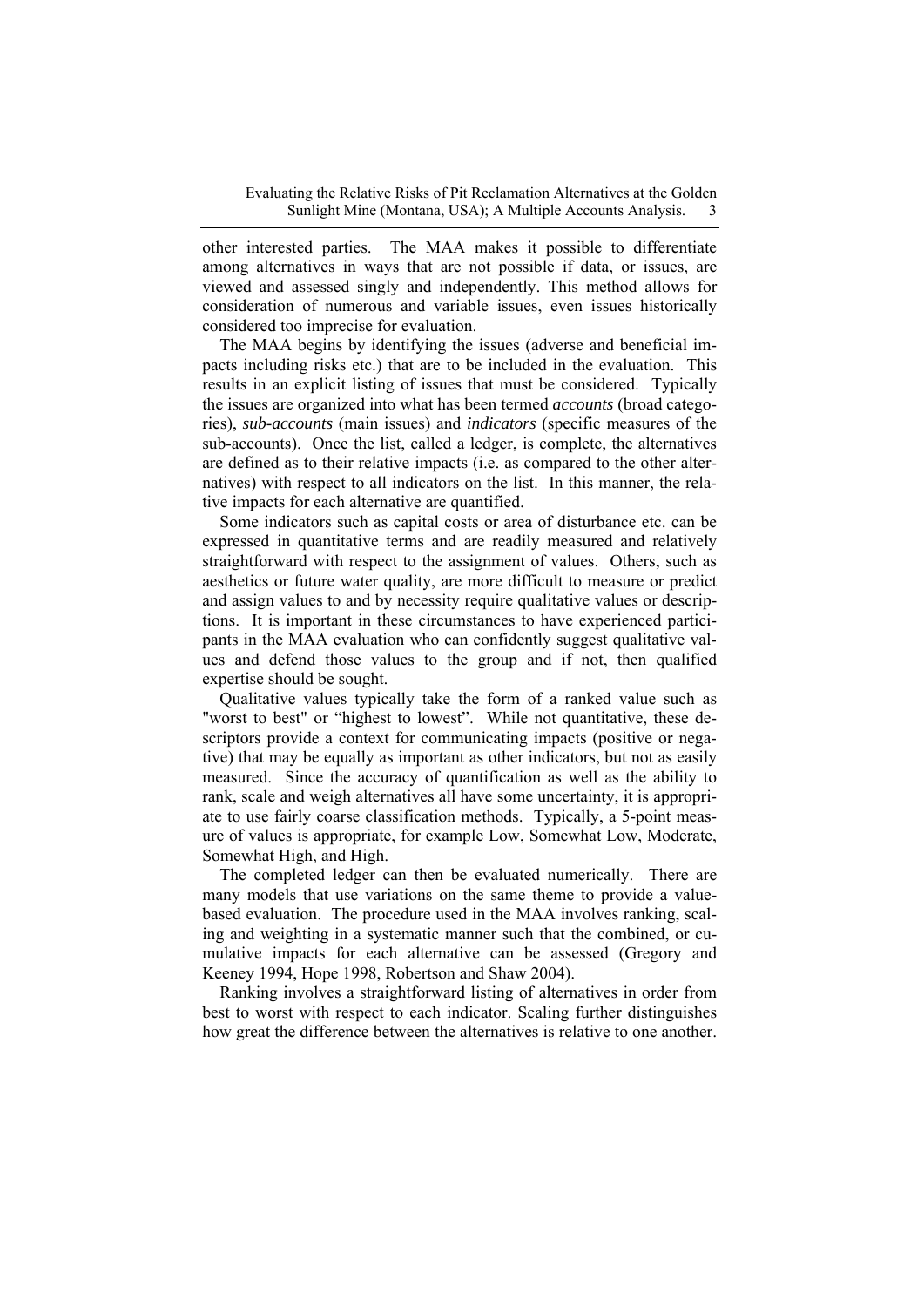The scale of preference in the MAA is a 9-point scale whereby the 'best' alternative is always given a '9' regardless of whether it was valued 'moderate', 'good' etc. The other alternatives are then scaled by 'mapping' them to the '9', if the "worst" alternative is considered to be half as good as the "best", it is assigned a scalar value of 5 and the rankings for the remaining alternatives are distributed between these values. The methodology accommodates separation of the best from the worst ranking that is either very slight or very significant. In effect, this allows all the indicators to be normalized to a common scale.

Once normalized, the indicators on the list can be assessed in combination, however not all indicators are as 'important' or 'weighty' as the others. Therefore a weighting of the accounts, sub-accounts and indicators is completed which instills a level of importance to the issues being considered. Typically, the MAA employs a scale of 1 to 5 for weighting factors. If an analyst considers the relative "importance" of one indicator to be twice that of another then the relative weightings would be 2 to 1 (or 4 to 2 etc). The higher the indicator weight is, the greater the importance of that indicator relative to the other indicators in that sub-account.

We have found it best to attain consensus in applying weights to the components in the ledger, however this is not always possible. In such a case where opinions differ and consensus cannot be reached, sensitivity analyses can be completed whereby the evaluation includes a series or set of varying weights for those issues in which a consensus 'weight' cannot be agreed upon. In this manner, if the resulting preference order of alternatives is the same, a general consensus on the results can be attained regardless of the differences of opinion on specific issues. If the resulting preference order is different, then the root cause of the difference can be identified and further evaluated.

Calculating 'scores' is done on three levels to provide sub-account scores, account scores and an overall MAA score. The sub-account 'score' is calculated by summing the weighted scalar values for the appropriate indicators and dividing by the sum of the indicator weighting factors (see Figure 1). The alternative with the highest score is the "best" option with respect to the sub-account considered, and the alternative with the lowest "score" is the "worst". A similar process of weighting, summation and normalizing is applied to the sub-account scores to obtain "account scores" for each account considered in the analysis. Finally, the process is repeated again with the account scores to obtain final MAA scores for each of the alternatives.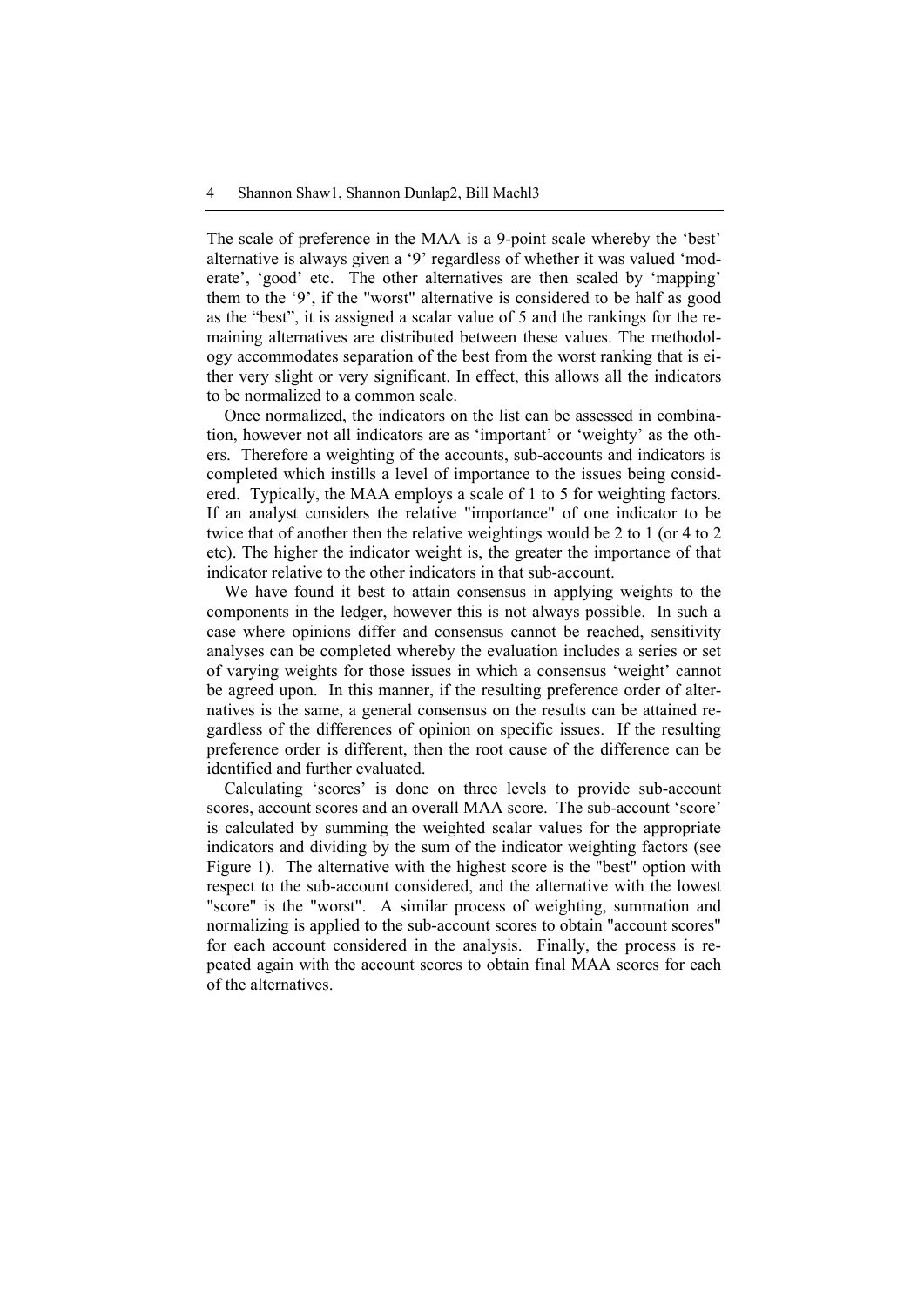

Evaluating the Relative Risks of Pit Reclamation Alternatives at the Golden Sunlight Mine (Montana, USA); A Multiple Accounts Analysis. 5

**Fig. 1.** Hypothetic example to illustrate score calculations.

# **3 Description of the Reclamation Alternatives Evaluated for the Golden Sunlight Open Pit**

Seven alternatives were identified and evaluated in the MAA process for the reclamation of the Golden Sunlight open pit. These ranged from a minimal action alternative to an alternative with a very arduous process of backfilling. The alternatives could be generally classified as those that did not involve substantial backfill (Alternatives 1, 6 and 7) and those that consisted of significant backfill placement (Alternatives 2 through 5), all with slight variations in water management measures. Very generally, the alternatives can be summarized as:

1. **Alternative 1: No Pit Pond**. In this alternative, the pit would be maintained as a hydrologic sink by pumping water and the bottom 30 meters would be backfilled such that there would not be a free water surface pit pond formed in the bottom of the pit.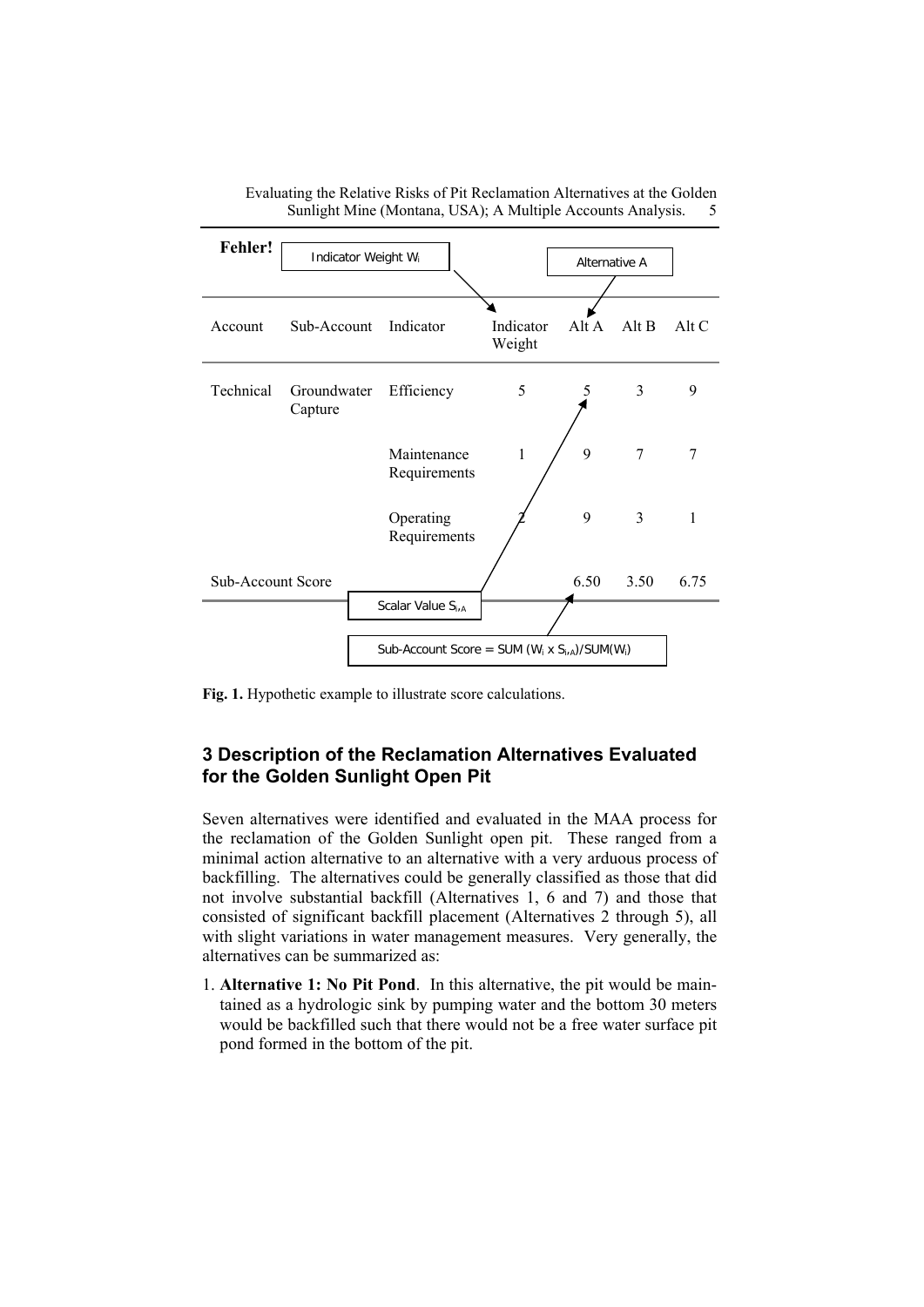- 2. **Alternative 2: Partial Pit Backfill With In-Pit Collection**. This alternative would consist of placing backfill, sourced from an acid generating waste dump, to the elevation above the lowest pit wall covering all pit walls at a 2:1 slope. Ground water wells would be installed through the backfill (244-267 vertical meters) to maintain the pit as a hydrologic sink and maintain the water below the predicted groundwater discharge elevation.
- 3. **Alternative 3: Partial Pit Backfill Without Collection**. The third alternative is essentially the same as alternative 2, except that no methods of in-pit collection would be included, which implies use of a mixing zone and natural attenuation and dilution in the local aquifer. The amount of pit water effluent that would contribute to the local groundwater aquifer is predicted to be very low  $(-2.5 \text{ m}^3/\text{s})$ , although of significantly degraded quality.
- 4. **Alternative 4: Partial Pit Backfill With Down gradient Collection.** As a variation of the alternative above, alternative 4 would include active down gradient collection of groundwater moving through and out of the covered backfill material in the pit. Pit effluent would therefore be collected in the groundwater aquifer below the pit in a series of groundwater capture bores.
- 5. **Alternative 5: Partial Pit Backfill With Amendment.** The fifth alternative was developed with the objective of engineering the backfill material (with lime amendment) and compacting the material during placement in an effort to neutralize the acidity and minimize flow from the pit area.
- 6. **Alternative 6: Underground Sump.** Alternative 6 would be similar to the first alternative consisting of an open void maintained as a hydrologic sink by removing water via a sump system located in the underground workings beneath the pit.
- 7. **Alternative 7: Pit Pond.** The last alternative would consist of allowing the groundwater table in the pit to rebound forming a pit pond (or pit lake). Water management control, if needed, could consist of treating the pit pond in-situ or pumping to the existing water treatment plant.

All alternatives would include a soil cover placed over backfill, or pit benches where appropriate as well as surface water diversions structures and, if required, treatment of pit effluent in the existing water treatment plant.

Technical studies were completed to predict the potential water quality and the amount of seepage expected in each of the alternatives defined above. The results of these studies were used as supporting documentation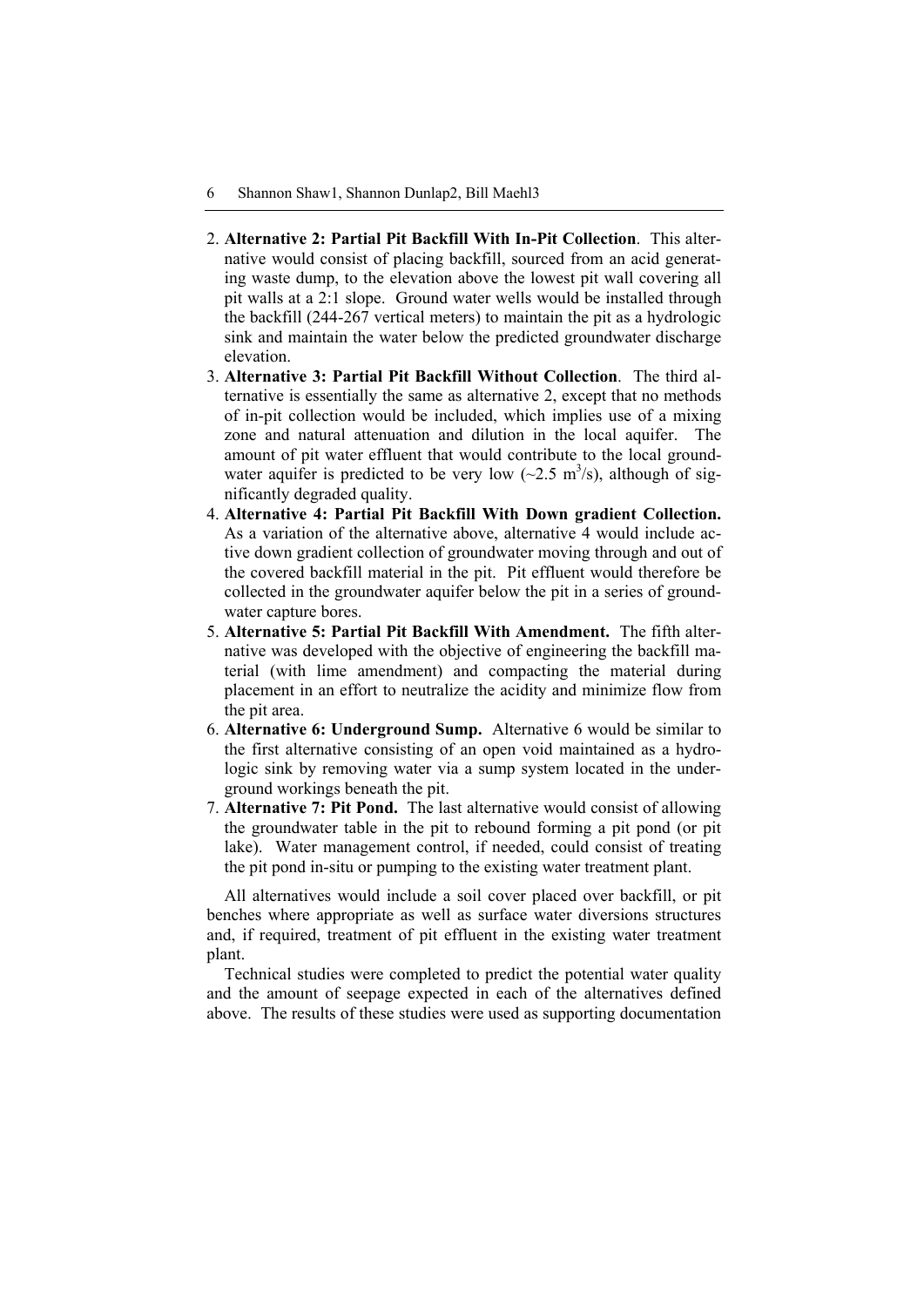for the development of the MAA ledger and the evaluation of the alternatives.

# **4 Discussion of the MAA Ledger**

The technical working group defined the ledger for the Golden Sunlight open pit reclamation during a series of meetings using four main accounts (i.e. technical, project economics, environmental and socio-economics). Specifically, the technical issues included in the evaluation were:

- − The design and construction of the alternative as a whole,
- − The stability and maintenance requirements of the pit wall,
- − The stability of the backfill (where included),
- − The stability of the waste rock dump from which backfill would be sourced,
- − The stability of the underground workings beneath the pit as related to impacts to the backfill or water collection systems,
- − The effectiveness, reliability and maintenance requirements of the groundwater/effluent management system,
- − The maintenance requirements related to surface water management,
- − The maintenance requirements of the soil cover,
- − The potential for increased site water treatment requirements and associated sludge management,
- − The flexibility for future improvements and/or new technologies.

Technical issues were evaluated qualitatively by assigning values of low to high to each of the alternatives for issues such as maintenance requirements or values of good to poor for issues such as stability. The issues where the alternatives were most strongly differentiated from one another related primarily to the operation and maintenance of the groundwater and effluent management system and the flexibility for the utilization of future improvements or technologies. Categories included in the project economics account consisted of:

- − Capital costs (e.g. earth moving, cover placement, construction etc.),
- − Long-term water treatment costs, operating and maintenance (O&M) costs on a net present value basis.

Capital costs ranged from  $\sim$  \$65,000 USD for alternative 7 (Pit Pond) to > \$500,000,000 USD for alternative 5 (Partial Pit Backfill with Amend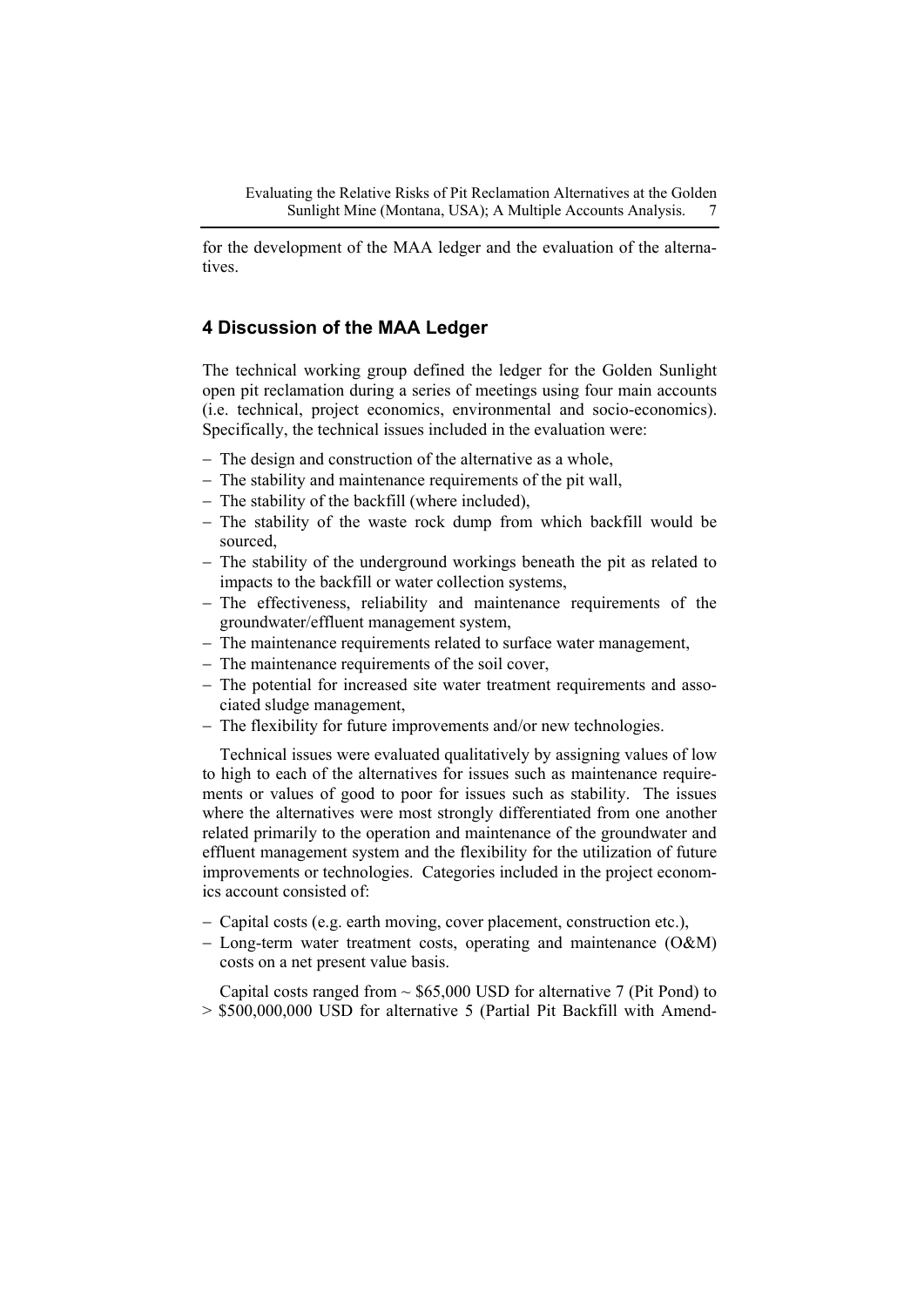ment). The capital costs for the remaining alternatives ranged in between these values, although all much less than the cost for alternative 5.

The NPV estimates for water treatment, operation and maintenance costs (i.e. the long term care costs) for the alternatives were much closer to one another with the highest estimate being assigned to alternative 2 due to expectations that the in-pit collection system through large vertical distances of acid generating, unconsolidated material would be somewhat costly to operate and maintain 'in perpetuity'.

The third main account was the environmental account, which was defined to evaluate the relative impacts of each alternative on the physical, chemical and biological environment. This included:

- − Impacts to receiving surface water,
- − Impacts to receiving groundwater,
- − Air quality, and
- − Surface disturbance.

These issues were also difficult to quantify and were predominantly assessed with qualitative values of low to high for risks related to the potential for uncontrolled discharge, risk of violating surface water or groundwater standards, potential for increased fugitive dust emissions, potential hazards to wildlife and issues related to revegetation. Other than the issue of revegetation, the environmental issues were fairly discerning between the alternatives.

The final account in the MAA was that for socio-economic issues, including:

- − Cultural resources,
- − Noise,
- − Safety,
- − Employment,
- − Revenue from taxes,
- − Mineral reserves and resources,
- − Post mining land use,
- − Aesthetics, and
- − Potential future burden/liability.

A mixture of quantitative and qualitative assessments comprised the socio-economic issues with those that were most discerning between the alternatives being related to employment, tax revenue and safety of workers during reclamation.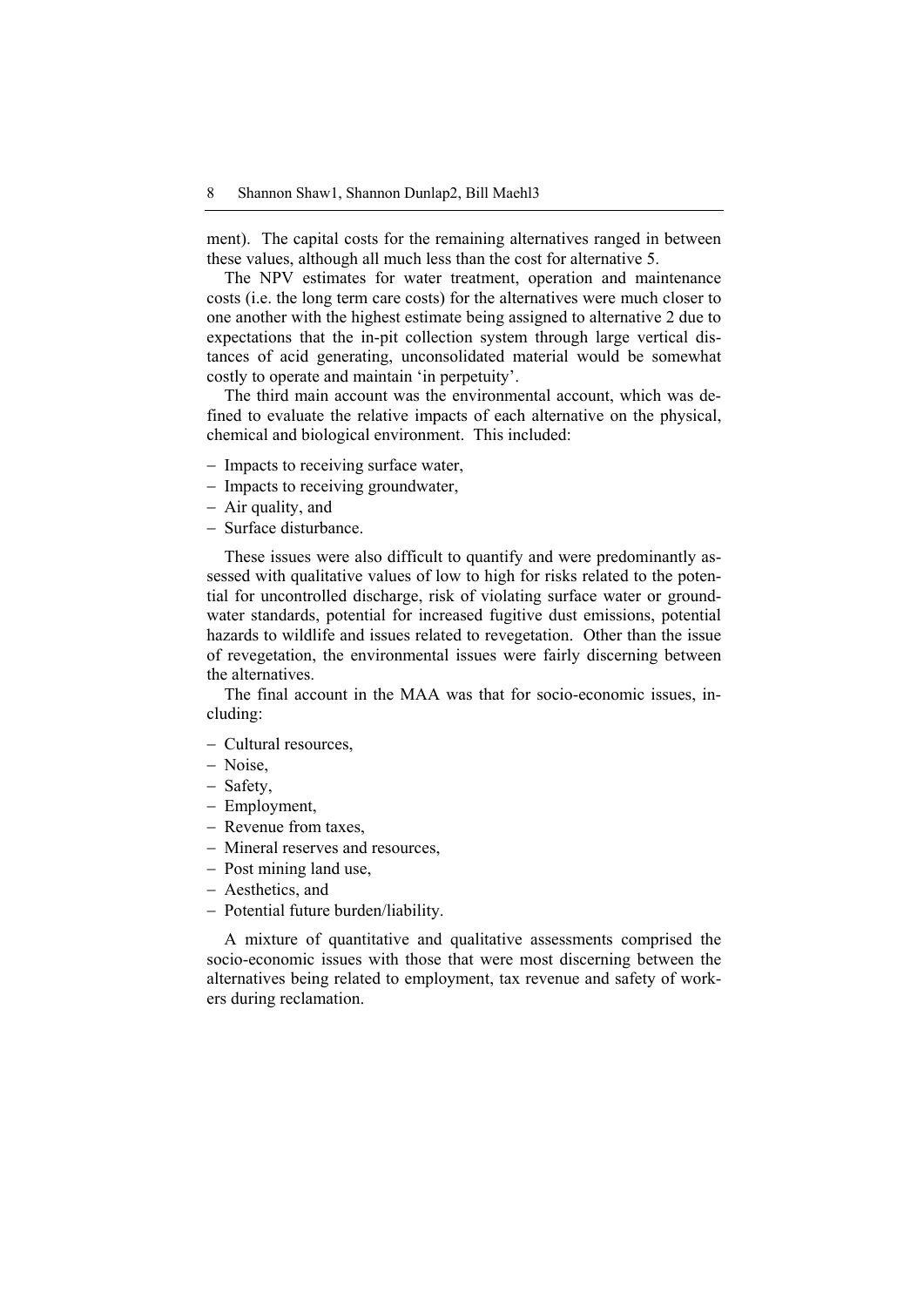Evaluating the Relative Risks of Pit Reclamation Alternatives at the Golden Sunlight Mine (Montana, USA); A Multiple Accounts Analysis. 9

# **5 Ranking, Scaling and Weighting**

Ranking and scaling was done systematically based on the descriptive values in the ledger. Weighting involved a separate step whereby the technical working group collectively assigned weights. The main account weights were as such:

| 1. Technical Account         | Weight = $4$ |
|------------------------------|--------------|
| 2. Project Economics Account | Weight = $3$ |
| 3. Environmental Account     | Weight = $5$ |
| 4. Socioeconomics Account    | Weight = $3$ |

Within each of the main accounts, those issues that were considered more important and given higher weights (4's or 5's) were:

- 1. Technical Account:
	- − Design and construction of the alternative as a whole
	- − Pit wall stability
	- − Maintenance requirements for the groundwater management system
- 2. Project Economics Account: (none)
- 3. Environmental Account:
	- − Impacts to receiving surface water
	- − Impacts to receiving groundwater
	- − Surface disturbance
- 4. Socioeconomics Account:
	- − Safety during reclamation efforts and post closure
	- − Employment opportunities
	- − Revenue from taxes
	- − Mineral reserves and resources
	- − Potential future burden and liabilities

# **6 Results and Discussion**

The results of the MAA evaluation for the pit reclamation alternatives clustered into two groups (Table 1); the highest three alternatives (those with none to very limited backfill) all score near 7.7, the remaining four alternatives (those with backfill) all cluster between 5.8 and 6.3.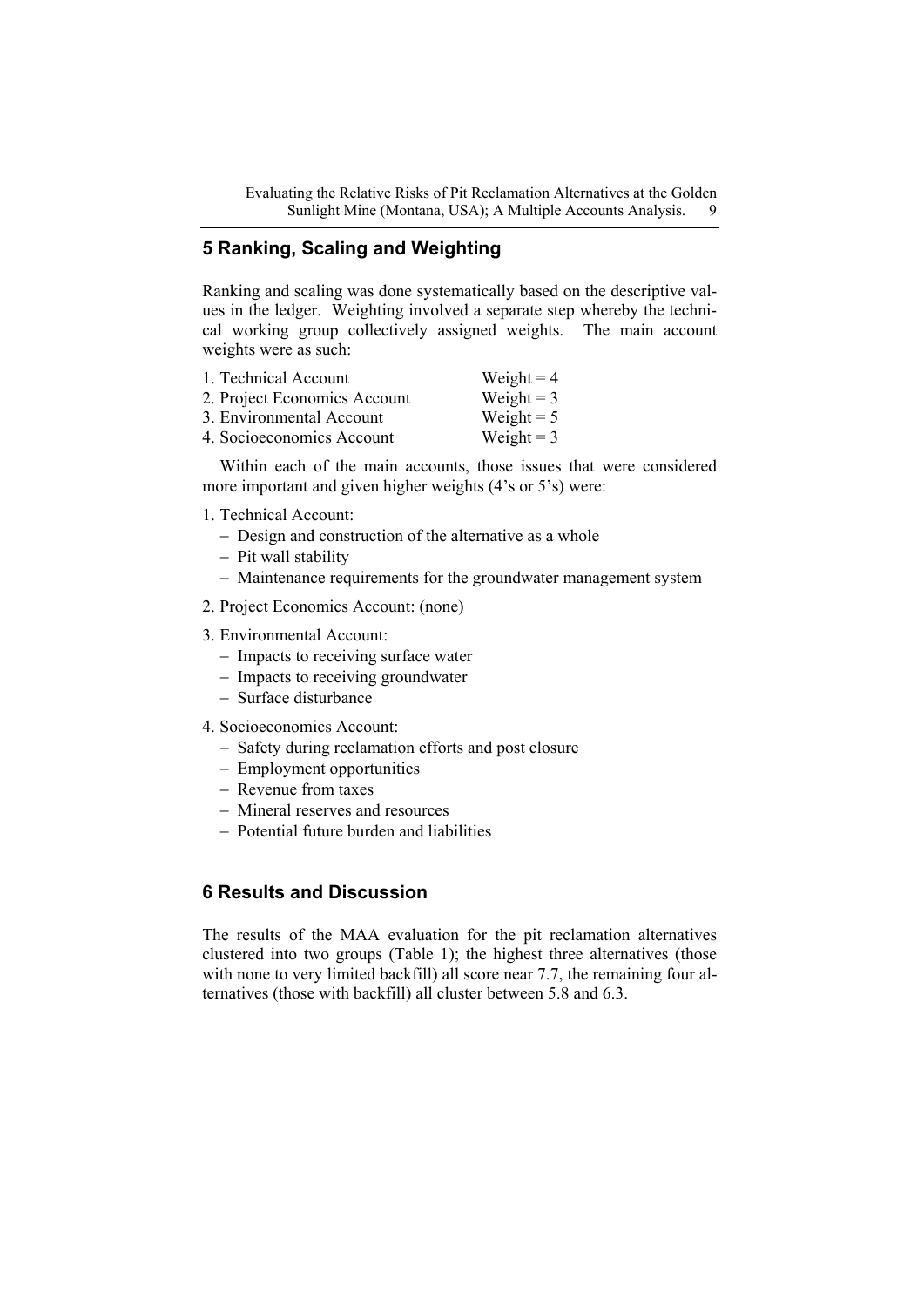Figure 2 provides a plot of the 'MAA Scores Excluding Project Economics' versus Costs (combined capital costs and O&M, water treatment costs) as a more traditional cost-benefit type graphic.

In general, the MAA score decreases with increasing costs. What is more typical is that more 'costly' alternatives often increase the MAA score and an inverted curve to the one shown in Figure 2 is derived whereby at some point the added 'benefit' is not worth the added 'cost' (i.e. the curve flattens). This MAA shows that this does not hold true for the alternatives evaluated herein. In other words, in the case of GSM, higher cost alternatives do not necessarily provide a technical, environmental or socioeconomic benefit over the lower cost alternatives.

| Scores                 | Alt 1 | Alt $2$ | Alt $3$ | Alt 4 | Alt $5$ | Alt 6 | Alt 7 |
|------------------------|-------|---------|---------|-------|---------|-------|-------|
| Technical              | 7.26  | 5.64    | 7.00    | 5.23  | 6.78    | 7.63  | 7.63  |
| Project Economics 8.85 |       | 5.60    | 7.87    | 7.61  | 3.11    | 8.74  | 8.82  |
| Environmental          | 8.00  | 7.87    | 5.00    | 7.32  | 6.58    | 8.00  | 7.83  |
| Socio-economics        | 6.71  | 5.15    | 4.74    | 5.17  | 5.72    | 7.25  | 6.80  |
| Combined MAA           | 7.71  | 6.28    | 6.05    | 6.39  | 5.77    | 790   | 7 77  |

**Table 1.** Summary of MAA Scores.